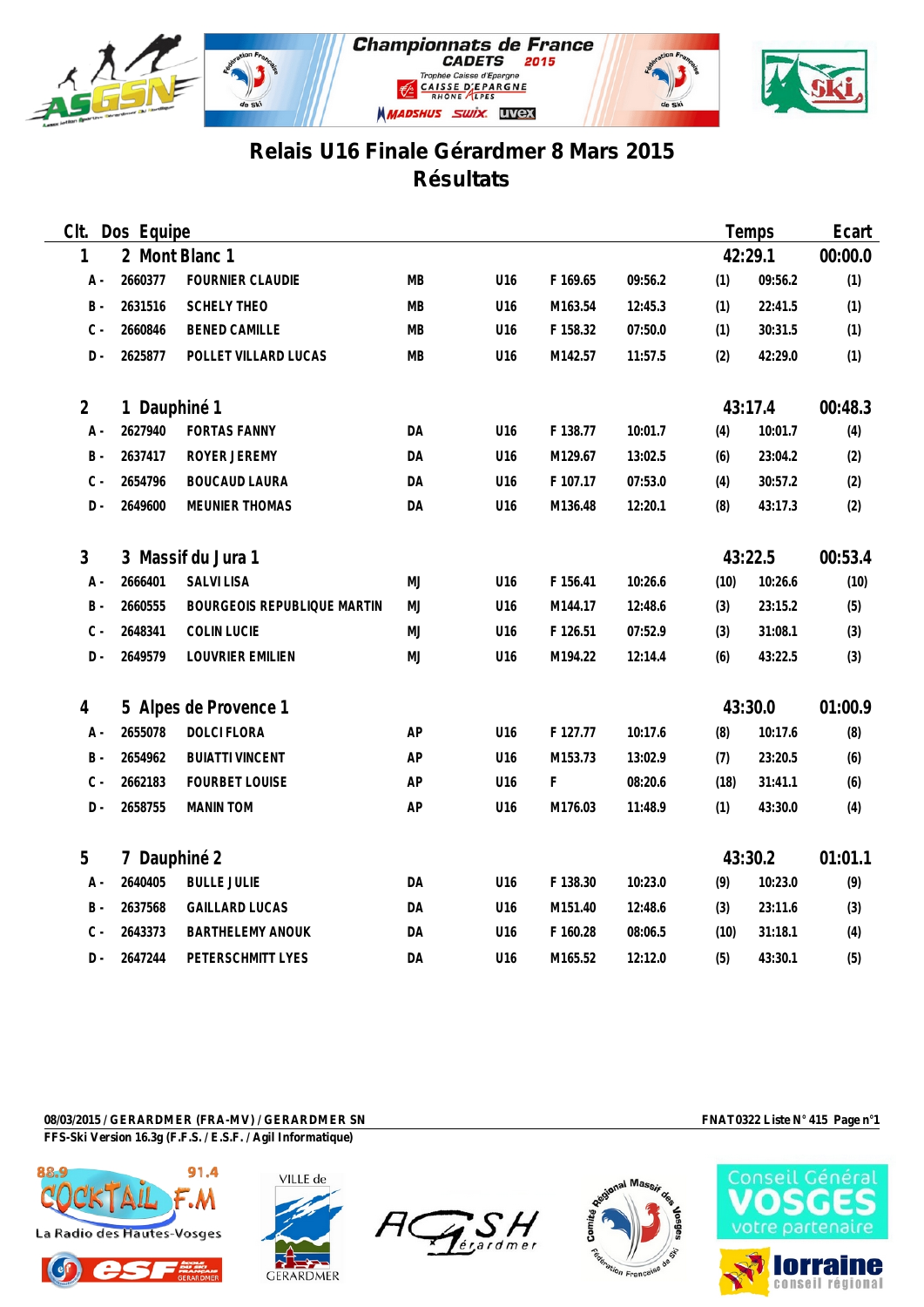| CIt.  | Dos Equipe      |                             |           |                 |          |         |      | Temps   |         |
|-------|-----------------|-----------------------------|-----------|-----------------|----------|---------|------|---------|---------|
| 6     | 14 Mont Blanc 3 |                             |           |                 |          |         |      | 43:58.9 | 01:29.8 |
| A -   | 2654811         | MARJOLLET AMELIE            | MB        | U16             | F 163.39 | 09:58.0 | (3)  | 09:58.0 | (3)     |
| $B -$ | 2660146         | <b>BASTARD R JEAN MARIE</b> | MB        | U16             | M240.88  | 13:41.6 | (15) | 23:39.6 | (8)     |
| $C -$ | 2660141         | PERRILLAT MONET SIDONIE     | <b>MB</b> | U16             | F 199.24 | 08:08.2 | (13) | 31:47.8 | (7)     |
| $D -$ | 2638507         | COFFY BERTRAND              | MB        | U16             | M303.00  | 12:11.2 | (4)  | 43:59.0 | (6)     |
| 7     | 9               | Massif du Jura 2            |           |                 |          |         |      | 44:01.4 | 01:32.3 |
| A -   | 2666450         | <b>BERNEY GAELLE</b>        | MJ        | U16             | F 177.32 | 10:31.6 | (12) | 10:31.6 | (12)    |
| B -   | 2655636         | LAHEURTE EDGAR              | MJ        | U16             | M160.21  | 13:05.7 | (8)  | 23:37.3 | (7)     |
| $C -$ | 2665257         | <b>JEANNIER LOUISE</b>      | MJ        | U16             | F 172.36 | 08:15.5 | (16) | 31:52.8 | (9)     |
| $D -$ | 2656607         | DREZET JASON                | MJ        | U16             | M164.01  | 12:08.7 | (3)  | 44:01.5 | (7)     |
| 8     | 13 Dauphiné 3   |                             |           |                 |          |         |      | 44:22.9 | 01:53.8 |
| $A -$ | 2637567         | SIMONNEAU SOLEA             | DA        | U16             | F 154.41 | 10:14.6 | (6)  | 10:14.6 | (6)     |
| $B -$ | 2640345         | MARGUET BENJAMIN            | DA        | U16             | M149.32  | 12:58.3 | (5)  | 23:12.9 | (4)     |
| $C -$ | 2651004         | CHEVAT LOU ANNE             | DA        | U16             | F 166.52 | 08:13.5 | (15) | 31:26.4 | (5)     |
| $D -$ | 2636742         | <b>BROISAT LILIAN</b>       | DA        | U16             | M201.27  | 12:56.5 | (24) | 44:22.9 | (8)     |
| 9     |                 | 8 Mont Blanc 2              |           |                 |          |         |      | 44:29.1 | 02:00.0 |
| $A -$ | 2667438         | <b>GAL MELISSA</b>          | MB        | U16             | F 159.44 | 09:57.4 | (2)  | 09:57.4 | (2)     |
| $B -$ | 2660140         | PERNET ARTHUR               | MB        | U16             | M248.95  | 13:46.8 | (16) | 23:44.2 | (9)     |
| $C -$ | 2654813         | MISSILLIER LOUISE           | MB        | U16             | F 125.14 | 08:06.7 | (11) | 31:50.9 | (8)     |
| $D -$ | 2660139         | <b>BRIFFAZ THOMAS</b>       | MB        | U16             | M220.86  | 12:38.2 | (17) | 44:29.1 | (9)     |
| 10    | 6 Savoie 1      |                             |           |                 |          |         |      | 44:38.3 | 02:09.2 |
| $A -$ | 2637789         | CHEVALLIER CURT MELANIE     | <b>SA</b> | U <sub>16</sub> | F 153.93 | 10:27.2 | (11) | 10:27.2 | (11)    |
| $B -$ | 2654452         | <b>LERAY MATIS</b>          | <b>SA</b> | U <sub>16</sub> | M151.01  | 13:51.8 | (20) | 24:19.0 | (15)    |
| $C -$ | 2644726         | <b>RICHON LOUISE</b>        | SA        | U16             | F 114.31 | 07:50.9 | (2)  | 32:09.9 | (11)    |
| D -   | 2627841         | <b>BOCHET HUGO</b>          | SA        | U16             | M190.22  | 12:28.3 | (12) | 44:38.2 | (10)    |
| 11    | 20 Mont Blanc 4 |                             |           |                 |          |         |      | 44:39.2 | 02:10.1 |
| A -   | 2661568         | SAILLET MARIE               | MB        | U16             | F 184.76 | 10:38.1 | (13) | 10:38.1 | (13)    |
| B -   | 2643149         | <b>MAISTRE AXEL</b>         | МB        | U16             | M254.86  | 13:31.3 | (11) | 24:09.4 | (11)    |
| $C -$ | 2654361         | JOMIER ANAELLE              | МB        | U16             | F 189.55 | 07:56.7 | (5)  | 32:06.1 | (10)    |
| D -   | 2654304         | HUDRY CLERGEON MATTHIEU     | MB        | U16             | M216.68  | 12:33.1 | (15) | 44:39.2 | (11)    |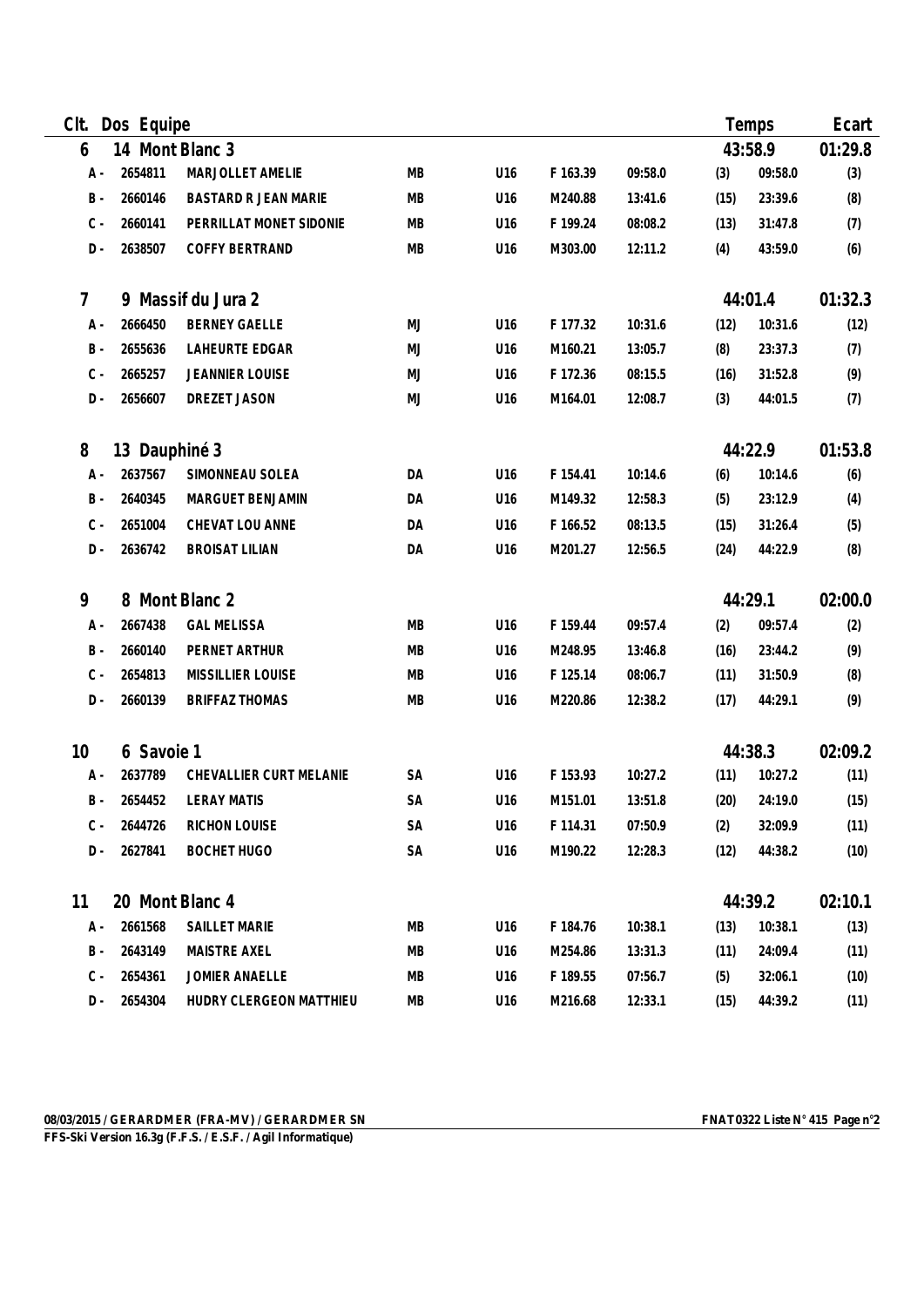| Clt.  | Dos Equipe    |                         |           |                 |          |         |      | Temps   |         |
|-------|---------------|-------------------------|-----------|-----------------|----------|---------|------|---------|---------|
| 12    |               | 15 Massif du Jura 3     |           |                 |          |         |      | 44:45.3 | 02:16.2 |
| A -   | 2668542       | MARTINET EVA            | <b>MJ</b> | U16             | F 163.39 | 10:51.5 | (15) | 10:51.5 | (15)    |
| $B -$ | 2659897       | <b>MAHON SEBASTIEN</b>  | MJ        | U16             | M208.09  | 13:32.8 | (12) | 24:24.3 | (16)    |
| $C -$ | 2640490       | THOUVEREZ EMMA          | MJ        | U16             | F 155.38 | 07:56.7 | (5)  | 32:21.0 | (12)    |
| $D -$ | 2639330       | RAFFIN LEO              | MJ        | U16             | M210.94  | 12:24.3 | (9)  | 44:45.3 | (12)    |
| 13    | 18 Savoie 3   |                         |           |                 |          |         |      | 44:53.1 | 02:24.0 |
| A -   | 2644665       | <b>BRAISAZ LEA</b>      | SA        | U16             | F 192.86 | 10:12.5 | (5)  | 10:12.5 | (5)     |
| $B -$ | 2638597       | DUCOURET ENZO           | SA        | U16             | M231.77  | 14:00.7 | (22) | 24:13.2 | (13)    |
| $C -$ | 2660162       | SIMONOT JEANNE          | SA        | U16             | F 130.10 | 08:24.4 | (21) | 32:37.6 | (15)    |
| $D -$ | 2649628       | RAMAZ PHILIBERT         | SA        | U16             | M244.67  | 12:15.5 | (7)  | 44:53.1 | (13)    |
| 14    | 24 Dauphiné 5 |                         |           |                 |          |         |      | 45:09.9 | 02:40.8 |
| A -   | 2648198       | <b>BIGILLON SAM</b>     | DA        | U16             | F 215.85 | 10:53.0 | (16) | 10:53.0 | (16)    |
| $B -$ | 2631525       | <b>DOUILLET ARTHUR</b>  | DA        | U16             | M200.28  | 13:18.1 | (9)  | 24:11.1 | (12)    |
| $C -$ | 2654332       | <b>BARTHELEMY THAIS</b> | DA        | U16             | F 163.74 | 08:12.7 | (14) | 32:23.8 | (13)    |
| $D -$ | 2643846       | DESPLANQUES PIERRE      | DA        | U16             | M224.85  | 12:46.1 | (20) | 45:09.9 | (14)    |
| 15    |               | 4 Massif Vosgien 1      |           |                 |          |         |      | 45:16.7 | 02:47.6 |
| A -   | 2649602       | CUNIN HUGUENOT EPONINE  | MV        | U16             | F 209.74 | 11:09.2 | (24) | 11:09.2 | (24)    |
| $B -$ | 2633363       | <b>CLAUDE EMILIEN</b>   | MV        | U16             | M103.02  | 12:46.1 | (2)  | 23:55.3 | (10)    |
| $C -$ | 2660000       | <b>REMY CHLOE</b>       | MV        | U16             | F        | 08:30.6 | (24) | 32:25.9 | (14)    |
| D -   | 2660006       | <b>FISCHER BLAISE</b>   | MV        | U16             | M198.15  | 12:50.7 | (22) | 45:16.6 | (15)    |
| 16    | 12 Savoie 2   |                         |           |                 |          |         |      | 45:18.8 | 02:49.7 |
| A -   | 2633368       | <b>BRAISAZ LEONIE</b>   | SA        | U16             | F 173.74 | 11:01.0 | (22) | 11:01.0 | (22)    |
| $B -$ | 2650037       | SEROT TITOUAN           | <b>SA</b> | U16             | M180.05  | 13:33.1 | (13) | 24:34.1 | (18)    |
| C -   | 2659923       | RAMAZ CLOTILDE          | SA        | U16             | F 173.76 | 08:06.1 | (9)  | 32:40.2 | (16)    |
| D -   | 2649152       | <b>VENIARD QUENTIN</b>  | SA        | U16             | M184.15  | 12:38.6 | (18) | 45:18.8 | (16)    |
| 17    | 28 Savoie 5   |                         |           |                 |          |         |      | 45:20.4 | 02:51.3 |
| A -   | 2643679       | <b>GUYENNOT LEA</b>     | SA        | U16             | F 135.13 | 10:15.8 | (7)  | 10:15.8 | (7)     |
| B -   | 2658595       | LAROCHE THOMAS          | SA        | U <sub>16</sub> | M244.80  | 14:02.5 | (23) | 24:18.3 | (14)    |
| $C -$ | 2649518       | NOVEL MARGOT            | SA        | U16             | F 117.23 | 08:29.0 | (22) | 32:47.3 | (17)    |
| D -   | 2649626       | MICHELON FLORIAN        | SA        | U16             | M264.60  | 12:33.0 | (14) | 45:20.3 | (17)    |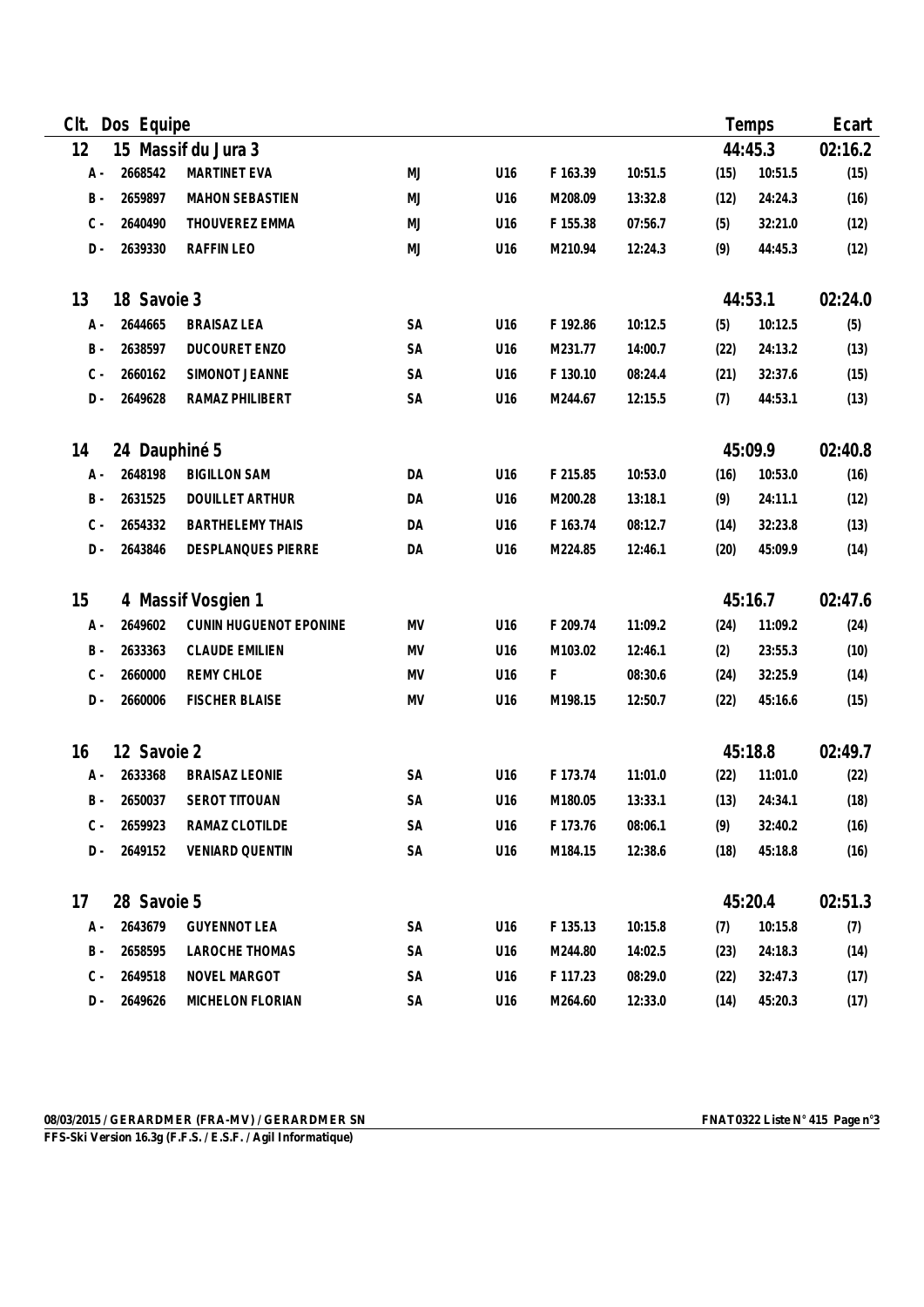| Clt.                      | Dos Equipe      |                         |           |                 |          |         |         | Temps   |         |
|---------------------------|-----------------|-------------------------|-----------|-----------------|----------|---------|---------|---------|---------|
| 18                        | 19 Dauphiné 4   |                         |           |                 |          |         |         | 45:39.4 | 03:10.3 |
| $A -$                     | 2650088         | PAULY AGNES             | DA        | U16             | F 197.92 | 10:55.0 | (19)    | 10:55.0 | (19)    |
| $B -$                     | 2654639         | <b>BAJARD JOSSELIN</b>  | DA        | U16             | M269.17  | 13:48.6 | (17)    | 24:43.6 | (19)    |
| $C -$                     | 2652953         | REYNAUD LOU             | DA        | U16             | F 140.29 | 08:30.1 | (23)    | 33:13.7 | (20)    |
| $D -$                     | 2639053         | <b>GOUY YANN</b>        | DA        | U16             | M160.22  | 12:25.7 | (10)    | 45:39.4 | (18)    |
| 19                        |                 | 21 Massif du Jura 4     |           |                 |          |         |         | 45:41.0 | 03:11.9 |
| $A -$                     | 2639530         | MOYSE CLAIRE            | MJ        | U16             | F 393.50 | 10:58.3 | (21)    | 10:58.3 | (21)    |
| $B -$                     | 2665259         | JARMUZYNSKI THEO        | MJ        | U16             | M202.34  | 13:51.4 | (18)    | 24:49.7 | (20)    |
| $C -$                     | 2660862         | LOUIS JACQUET KIMA      | MJ        | U16             | F 181.11 | 08:04.0 | (8)     | 32:53.7 | (18)    |
| $D -$                     | 2650786         | BELLABOUVIER JULIEN     | MJ        | U16             | M181.95  | 12:47.2 | (21)    | 45:40.9 | (19)    |
| 20<br>27 Dauphiné 6       |                 |                         |           |                 |          |         |         | 45:43.1 | 03:14.0 |
| A -                       | 2648892         | <b>FAVIER JULIA</b>     | DA        | U16             | F 151.95 | 10:53.8 | (17)    | 10:53.8 | (17)    |
| $B -$                     | 2642500         | <b>FOREST GUENOLE</b>   | DA        | U16             | M268.24  | 13:31.1 | (10)    | 24:24.9 | (17)    |
| $C -$                     | 2637574         | DANIEL SEVERINE         | DA        | U16             | F 184.16 | 08:43.6 | (27)    | 33:08.5 | (19)    |
| $D -$                     | 2654455         | <b>GUILLAUME PAUL</b>   | DA        | U16             | M205.00  | 12:34.6 | (16)    | 45:43.1 | (20)    |
| 21                        | 23 Savoie 4     |                         |           |                 |          |         |         | 45:43.8 | 03:14.7 |
| A -                       | 2632171         | CHAMBELLANT AGATHE      | <b>SA</b> | U16             | F        | 10:45.9 | (14)    | 10:45.9 | (14)    |
| $B -$                     | 2659925         | <b>BROUTIER REMI</b>    | SA        | U16             | M262.40  | 14:33.0 | (29)    | 25:18.9 | (23)    |
| $C -$                     | 2628683         | <b>BOUVARD EVE</b>      | SA        | U16             | F 160.12 | 07:58.5 | (7)     | 33:17.4 | (21)    |
| D -                       | 2644972         | <b>DESMUS GUILLAUME</b> | SA        | U16             | M165.15  | 12:26.5 | (11)    | 45:43.9 | (21)    |
| 26 Massif du Jura 5<br>22 |                 |                         |           |                 |          |         | 46:42.8 | 04:13.7 |         |
| A -                       | 2660201         | MARGUET LAURA           | MJ        | U16             | F        | 11:17.1 | (27)    | 11:17.1 | (27)    |
| B -                       | 2666253         | PAILLARD SACHA          | MJ        | U16             | M226.48  | 14:04.5 | (25)    | 25:21.6 | (25)    |
| C -                       | 2667538         | DREYER LAURANE          | MJ        | U16             | F.       | 08:49.8 | (28)    | 34:11.4 | (26)    |
| D -                       | 2661884         | <b>BANHEGYI TITOUAN</b> | MJ        | U16             | M175.94  | 12:31.3 | (13)    | 46:42.7 | (22)    |
| 23                        | 25 Mont Blanc 5 |                         |           |                 |          |         |         | 46:56.2 | 04:27.1 |
| A -                       | 2665606         | <b>HARIVEL LEONIE</b>   | МB        | U16             | F 296.59 | 11:11.0 | (26)    | 11:11.0 | (26)    |
| B -                       | 2646382         | <b>MILICI BRICE</b>     | МB        | U16             | M242.41  | 13:54.2 | (21)    | 25:05.2 | (21)    |
| $C -$                     | 2660382         | ZURFLUH AUDREY          | MВ        | U <sub>16</sub> | F 239.76 | 08:21.5 | (19)    | 33:26.7 | (22)    |
| $D -$                     | 2660593         | <b>FONTAINE PAUL</b>    | MB        | U16             | M259.54  | 13:29.5 | (30)    | 46:56.2 | (23)    |

 $\overline{\phantom{0}}$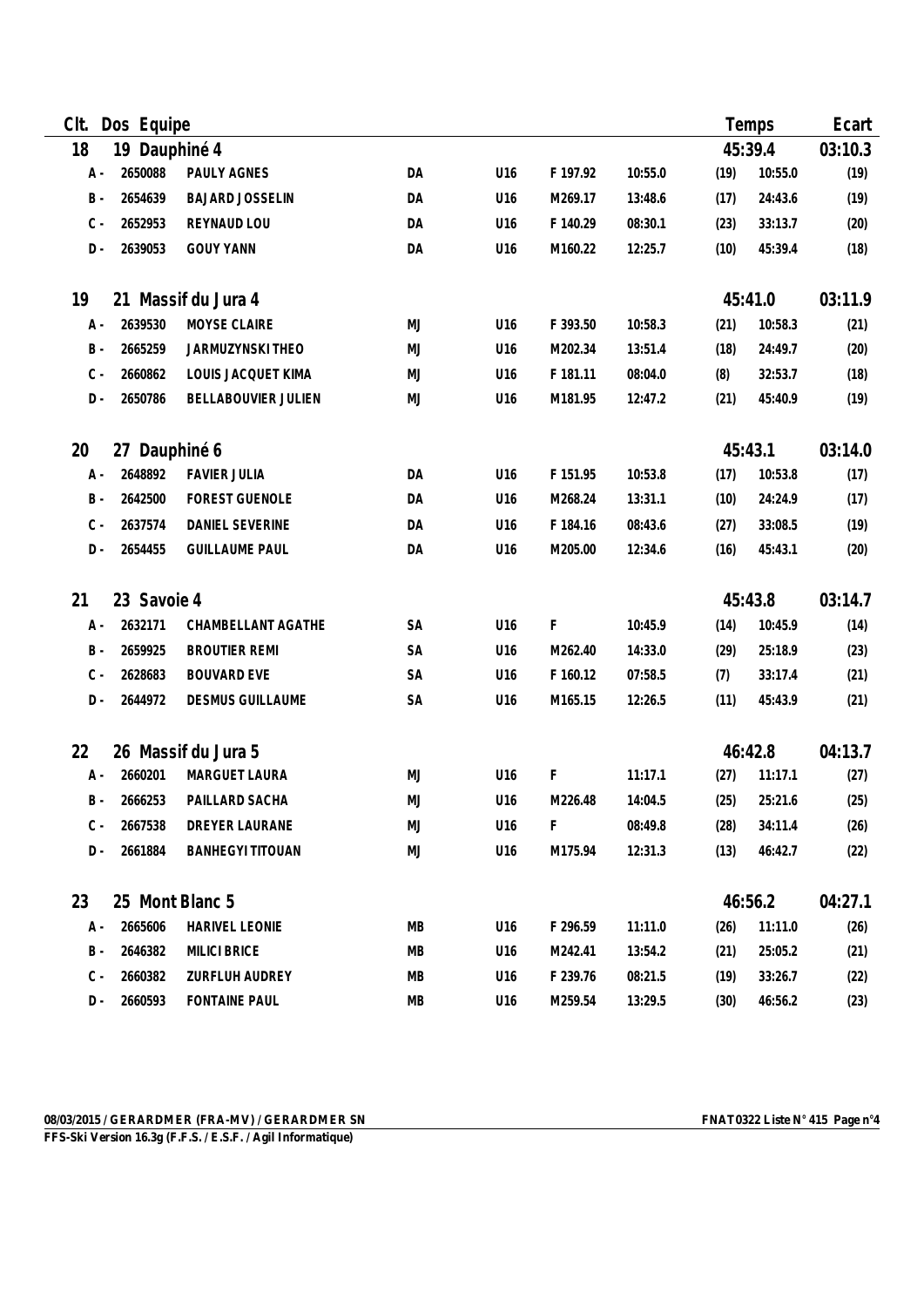| CIt.                                    | Dos Equipe |                                |           |     |           |         |         | Temps   |         |
|-----------------------------------------|------------|--------------------------------|-----------|-----|-----------|---------|---------|---------|---------|
| 24                                      | 33 MB-DA 1 |                                |           |     |           |         |         | 47:02.0 | 04:32.9 |
| A -                                     | 2633521    | <b>LUTZ MARGOT</b>             | MB        | U16 | F 270.20  | 11:23.9 | (28)    | 11:23.9 | (28)    |
| <b>B</b> -                              | 2660243    | <b>BLONDAZ ZIAN</b>            | MB        | U16 | M259.50   | 14:04.3 | (24)    | 25:28.2 | (26)    |
| $C -$                                   | 2641412    | <b>DUCOS JULIE</b>             | DA        | U16 | F 189.98  | 08:41.9 | (26)    | 34:10.1 | (25)    |
| $D -$                                   | 2625867    | CHAPPAZ JULES                  | MB        | U16 | M272.79   | 12:51.9 | (23)    | 47:02.0 | (24)    |
| 25                                      | 29 SA-MV 1 |                                |           |     |           |         |         | 47:27.1 | 04:58.0 |
| A -                                     | 2654500    | REMY VELLUT LIVIA              | SA        | U16 | F 211.59  | 11:10.6 | (25)    | 11:10.6 | (25)    |
| <b>B</b> -                              | 2665657    | LAMOUREUX VICTOR               | MV        | U16 | M         | 14:39.9 | (30)    | 25:50.5 | (28)    |
| $C -$                                   | 2649033    | <b>GONIN COLINE</b>            | SA        | U16 | F 196.71  | 08:07.2 | (12)    | 33:57.7 | (23)    |
| $D -$                                   | 2632142    | THIBAL THEO                    | SA        | U16 | M288.99   | 13:29.5 | (30)    | 47:27.2 | (25)    |
| 26                                      | 17 AP MB 1 |                                |           |     |           |         |         | 47:31.7 | 05:02.6 |
| A -                                     | 2660166    | CHEVALIER BOIVERT MARIE MATHIL | AP        | U16 | F         | 10:56.6 | (20)    | 10:56.6 | (20)    |
| <b>B</b> -                              | 2640679    | ABEL VALENTIN                  | MB        | U16 | M246.45   | 14:23.8 | (28)    | 25:20.4 | (24)    |
| $C -$                                   | 2655846    | CHRISTIAN CHLOE                | AP        | U16 | F 274.39  | 09:09.6 | (30)    | 34:30.0 | (27)    |
| $D -$                                   | 2658756    | MEUNIER AMBROISE               | AP        | U16 | M226.32   | 13:01.6 | (26)    | 47:31.6 | (26)    |
| 27                                      |            | 10 Massif Vosgien 2            |           |     |           |         |         | 47:35.2 | 05:06.1 |
| A -                                     | 2649456    | ARNOULD ANGELEV                | MV        | U16 | F         | 11:30.0 | (29)    | 11:30.0 | (29)    |
| <b>B</b> -                              | 2649102    | DEREXEL JUSTIN                 | MV        | U16 | M225.19   | 13:36.9 | (14)    | 25:06.9 | (22)    |
| $C -$                                   | 2637760    | <b>GROSJEAN ALEXANE</b>        | MV        | U16 | F         | 09:26.8 | (31)    | 34:33.7 | (28)    |
| D-                                      | 2637768    | DIDIERLAURENT ROMAIN           | MV        | U16 | M231.88   | 13:01.4 | (25)    | 47:35.1 | (27)    |
| 28                                      | 31 SA-MV 3 |                                |           |     |           |         |         | 47:37.1 | 05:08.0 |
| $A -$                                   | 2663749    | AUBRY JULIA                    | <b>SA</b> | U16 | F 195.39  | 10:54.3 | (18)    | 10:54.3 | (18)    |
| B -                                     | 2665305    | CHOUPIN DONATIEN               | <b>SA</b> | U16 | M297.79   | 14:48.7 | (31)    | 25:43.0 | (27)    |
| С -                                     | 2654834    | MERCIER BOSSENY MARIE          | SA        | U16 | F 176.29  | 08:15.7 | (17)    | 33:58.7 | (24)    |
| D -                                     | 2661491    | DORIDANT ADRIEN                | MV        | U16 | ${\sf M}$ | 13:38.4 | (32)    | 47:37.1 | (28)    |
| 29<br>11 Alpes de Provence 2<br>47:38.9 |            |                                |           |     |           |         | 05:09.8 |         |         |
| A -                                     | 2661367    | <b>BOREL CAMILLE</b>           | AP        | U16 | F 225.62  | 11:42.5 | (30)    | 11:42.5 | (30)    |
| B -                                     | 2663579    | MONTEIRO OLIVIER               | AP        | U16 | M237.26   | 14:12.3 | (27)    | 25:54.8 | (29)    |
| $C -$                                   | 2643395    | SALVAGGIO ALICE                | AP        | U16 | F 205.64  | 08:59.2 | (29)    | 34:54.0 | (30)    |
| D -                                     | 2656107    | <b>GOALABRE MATHIEU</b>        | AP        | U16 | M227.54   | 12:44.9 | (19)    | 47:38.9 | (29)    |

 $\overline{\phantom{0}}$